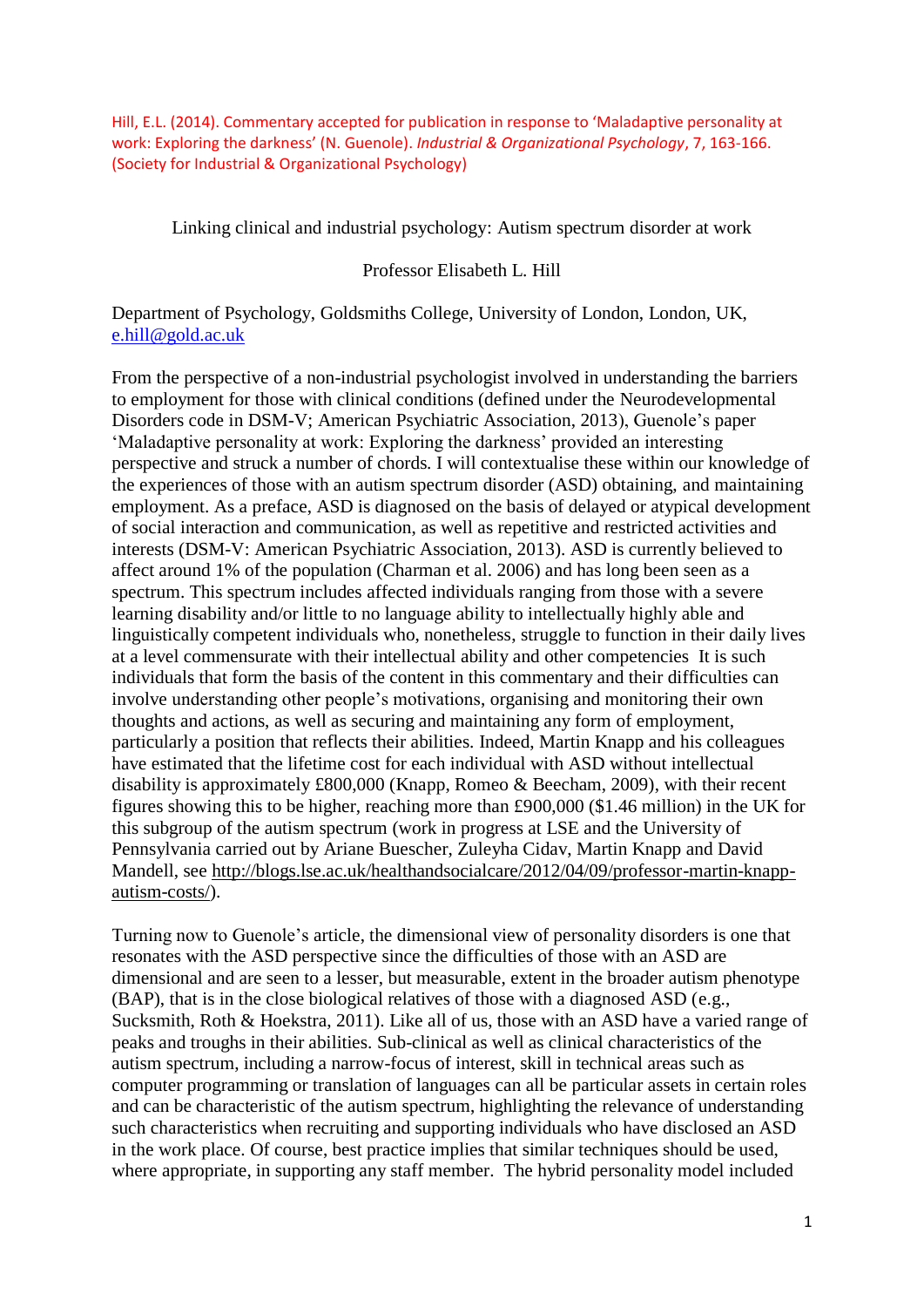in Section III (for further study) of DSM-V resonates with the (sub)clinical trait approach identified in ASD which can help to understand the particular strengths and difficulties of those struggling in the work place and allow for appropriate adaptations to be put in place in order to support an employee to achieve their full potential, avoid presentee- or absenteeism. While adaptations are generally thought of in relation to employment itself, they are likely also to be appropriate in the recruitment process, from drafting the person specification (e.g., does the role really require someone to have high 'emotional intelligence'?), to the interview process (e.g., providing a work placement, asking concrete rather than abstract questions such as "tell us a specific example of when you  $X$ "), to the induction process (e.g., providing additional meetings with a line manager and a timetable which breaks down the specific tasks to be addressed during each week day).

This leads onto the question of selection assessments. To my knowledge, we know nothing about how these affect selection opportunities of those with an ASD. However, given the difficulty that this population has in securing an interview for an advertised job, it is unlikely that reliable data is available. I would expect that it would be likely that following selection assessments, those with an ASD would be screened out of a shortlist on the basis that one would expect that their performance or personality would be deemed to lack 'emotional intelligence', organisation and flexibility and would show a narrow focus. While some of these are likely to be the case in individuals with an ASD, equally some of these characteristics are key in particular job roles (e.g., computer programming, statistical analysis).

What of the likely specificity of performance profile on selection tests for those with ASD? Again, as no data are, to my knowledge, available, we can only speculate. Components of personality assessments (including The Personality Inventory for DSM-V; Krueger, Derringer, Markon, Watson & Skodol, 2013) reflect items included in self/parent reports requiring the endorsement of autistic traits. For adults the relevant measure here is the selfreport Autism Spectrum Quotient (AQ; Baron-Cohen, Wheelwright, Skinner, Martin, Clubley, 2001) which while not a diagnostic tool per se is reported to have good to excellent discriminative validity, discriminating between those with and without ASD in at least 80% of cases (see Allison, Auyeung & Baron-Cohen, 2012). Concerns regarding the ability of those with an ASD to self-report, i.e., to show insight into their behaviours, have largely been shown to be unfounded provided appropriate checks are in place (e.g., Hill, Berthoz & Frith, 2004). Thus, based on the assumption that adults with ASD are able to accurately reflect their own behaviours and emotions, selection tests ought to provide equally reliable data about those with an ASD as they do for those not on the spectrum. Given the broader remit of these selection tests in comparison to measures such as the AQ, I would not expect such selection / personality tests to show specificity in terms of identifying an autism specific profile. This ought to assuage the concerns of some that such tests would be used as a 'secret screener' for a clinical disorder.

Consideration of the proposed DSM-V maladaptive trait model, suggests that those with an ASD, or those on the broader autism phenotype with relatively high numbers of autistic traits would score highly on each of these six domain level traits. Taken briefly and in turn, adults with ASD<sup>1</sup> typically self-report higher than expected symptoms of *negative emotionality* of effect such as anxiety and depression (e.g, Berthoz et al., 2013), and often report that their mood can be misunderstood. *Detachment*, or withdrawal, has been a commonly used

 1 All studies relate to those considered 'high functioning'; i.e. without an intellectual (learning) disability.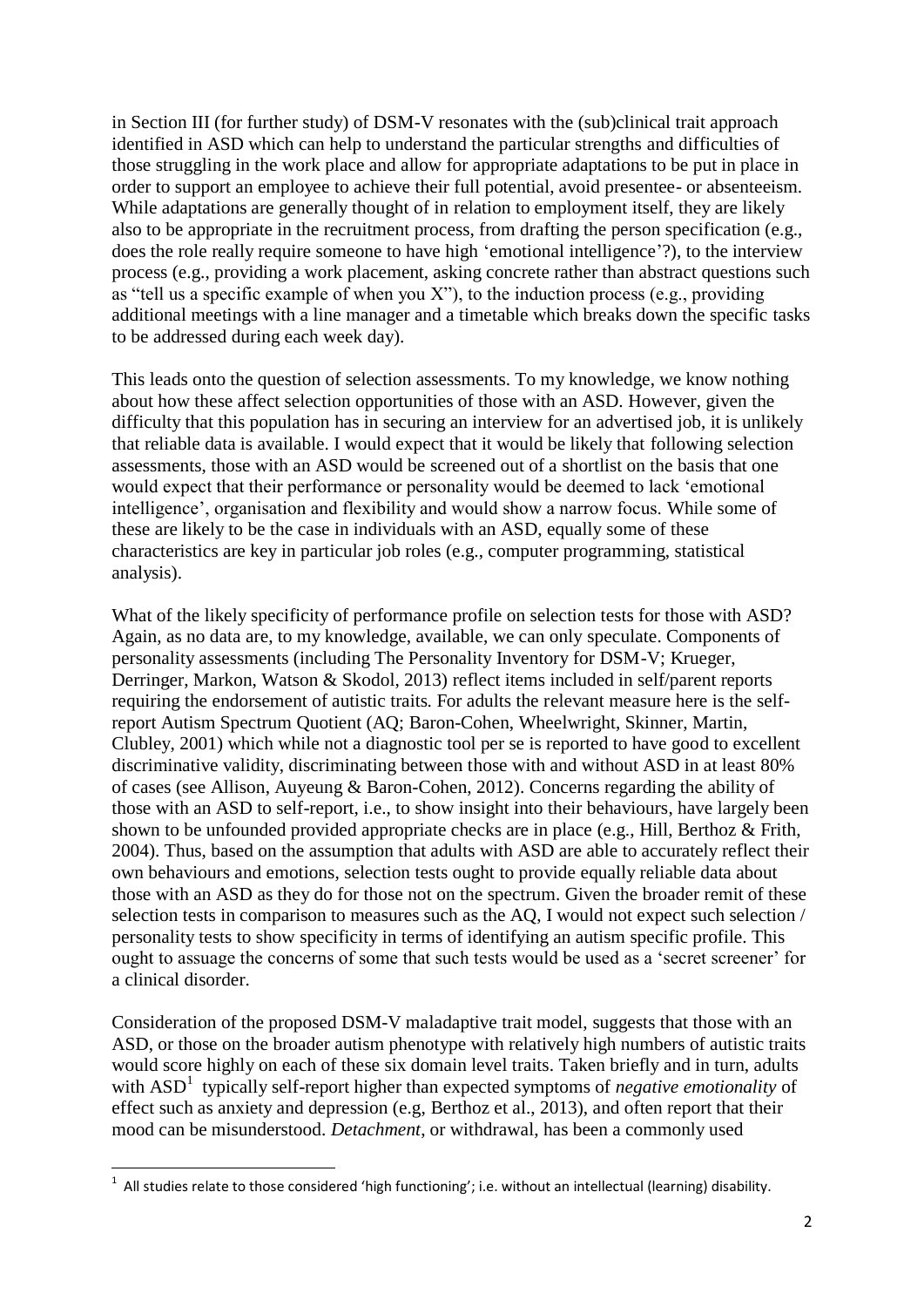adjective to describe those with an ASD who often report a preference for being alone or an extreme effort, with cost, when engaged in group situations. *Antagonism* is, perhaps, less likely to be seen in those with ASD, although some behaviours which are likely to be described as autistic social ineptness, at least in some individuals, can sometimes be interpreted as a form of antipathy, antagonism or self-importance with negative consequences and thus might be assumed to indicate antagonism. *Disinhibition* is a commonly reported behaviour for those with an ASD and has been linked to poor executive functions, an umbrella term relating to behaviours that are involved in planning and decision making and are at times atypical in those with ASD (see Hill, 2004 for a review). Disinhibition refers to the inability to refrain from acting in a particular way when this is inappropriate, such as continuing to shred documents when this is no longer necessary. *Compulsivity*, is a further characteristic that can be seen in those with ASD since these individuals often have a specialist area of interest (referred to as restrictive and repetitive or as obsessional), and are well documented as having difficulties in instinctively understanding that others will not necessarily have the same thoughts, beliefs and desires as oneself (e.g., Frith & Frith, 2006)<sup>2</sup>. Finally, *psychoticism* would also be endorsed highly in an interpretation of those with ASD given its interpretation as exhibiting "...a range of odd or unusual behaviors and cognitions...." (p13) which is, generically, one way that typically developing individuals describe those with ASD (and, inevitably, vice versa).

Given the above, it might be tempting to conclude that those with an ASD would not be good employees. However, the opposite can very much be the case. Granted, appropriate training for employees and line managers as well as appropriate adaptations can be needed and these might change over time. However, these adaptations are typically relatively simple to include, generally arise from common sense, can be highly effective and are relevant for all sorts of people protected under legislation (including the UK's Equality Act, 2010). Examples of such adaptations include flexible working hours in order to avoid rush hour travel (when this leads to absence from work), use of noise cancelling ear-phones (when the general noise of an open plan office is too distracting due to auditory sensitivity), provision of a buddy, mentor or job coach and the use of direct, sensitive feedback (see, for example, case studies and adjustment tips in Hill, McIntosh & Perkins, 2011; Hill, Dockery, McIntosh & Perkins, 2012).

Given the example of autism above, when support is needed this is best provided within the framework of both an understanding of the work environment and the causes and consequences of the clinical condition. Without a doubt, the relationship between clinical and industrial psychologists will be beneficial and productive on both sides in order to develop understanding, place individuals in the most suitable roles and provide the most appropriate adaptations for each individual. It is often the frustration of those working at the clinical interface that their expertise cannot easily be translated into relevant non-clinical contexts. Given the importance of employment for the social and economic health of both individuals, societies and nations, this is an important goal. Thus, I believe that Guenole's aim to "... stimulate discussion of maladaptive personality traits at work to quicken the introduction of these new ideas into work related personality research..." (p.5) is a worthwhile endeavour. There will, inevitably, be some difficulties/compromises to be made. One striking one is the use of nomenclature. While Guenole outlines a range of labels (including his chosen term,

1

 $2$  Note, however, that many adults with ASD are able to learn, or work out how another's thoughts, beliefs etc may differ from their own. Often the difficulty appears to be doing this in a rapidly changing situation such as a conversation.